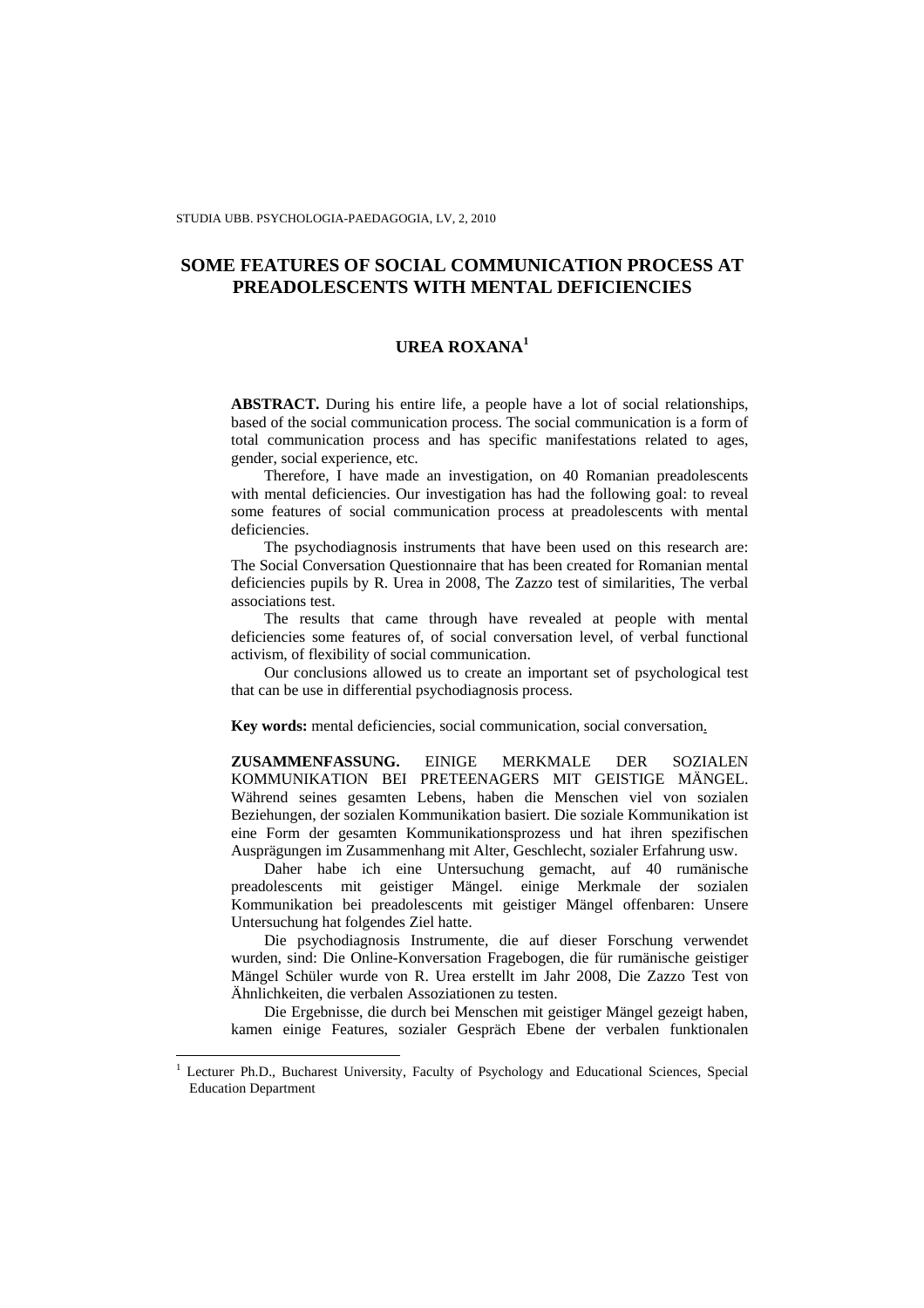#### UREA ROXANA

Aktivismus, der Flexibilität der sozialen Kommunikation. Unsere Schlussfolgerungen konnten wir einen wichtigen Satz von psychologischen Tests, die Nutzung im differentiellen psychodiagnosis Prozess sein können.

**Schlüsselwörter:** geistige Mängel, soziale Kommunikation, soziale Gespräch

#### **1. Theoretical background**

Human's communication is, first of all a social phenomenon. Communication between people defines social relationships, and the way how society is organised.

The social communication is the fundamental way of person's social interaction and is done through the social's symbols and significations and determines specific behaviours.

During the process of social communications there is some information's exchange. Social communication presumes emission, transmission and reception of information and sometime it can be assume as information's transmission. But, in reality, the process of information's transmission only when the message is understand by the receiver and it is follow by a proper response.

Social communication's features depend by the type of social interaction between people, by the people's personality types.

Because of the mental disabilities and the delay in biological normal development, the children have not the proper abilities to a proper response to social stimulus and will develop a social and school maladjustment. These not developed abilities are also in the social communication area and will increase the personal insecurity and in time, it can determine social isolation.

At children with mental disabilities the main goal is to be integrated in the society. For that goal it is necessary that the training process of these people to be focus various aspects, including social communications abilities. But it is important to know the features of social communication at children with mental disabilities

### **2. Investigation research**

The theoretical aspects that we have just presented in a short manner were the reasons that determined us to investigate some of the social communication features because knowing those features we can create proper programs that will develop at pupils with mental handicap the social communication abilities that can facilitate social relationships and integration in society.

Our research had the goal *to investigate at preadolescents with mental handicap the features of social communication in formal group for elaborating the proper individual counselling programs that will facilitate the future labour integration.*

Our objectives were to investigate at preadolescents with mental handicap the following aspects: the social conversation's level, the verbal functional activism, the social communication's flexibility.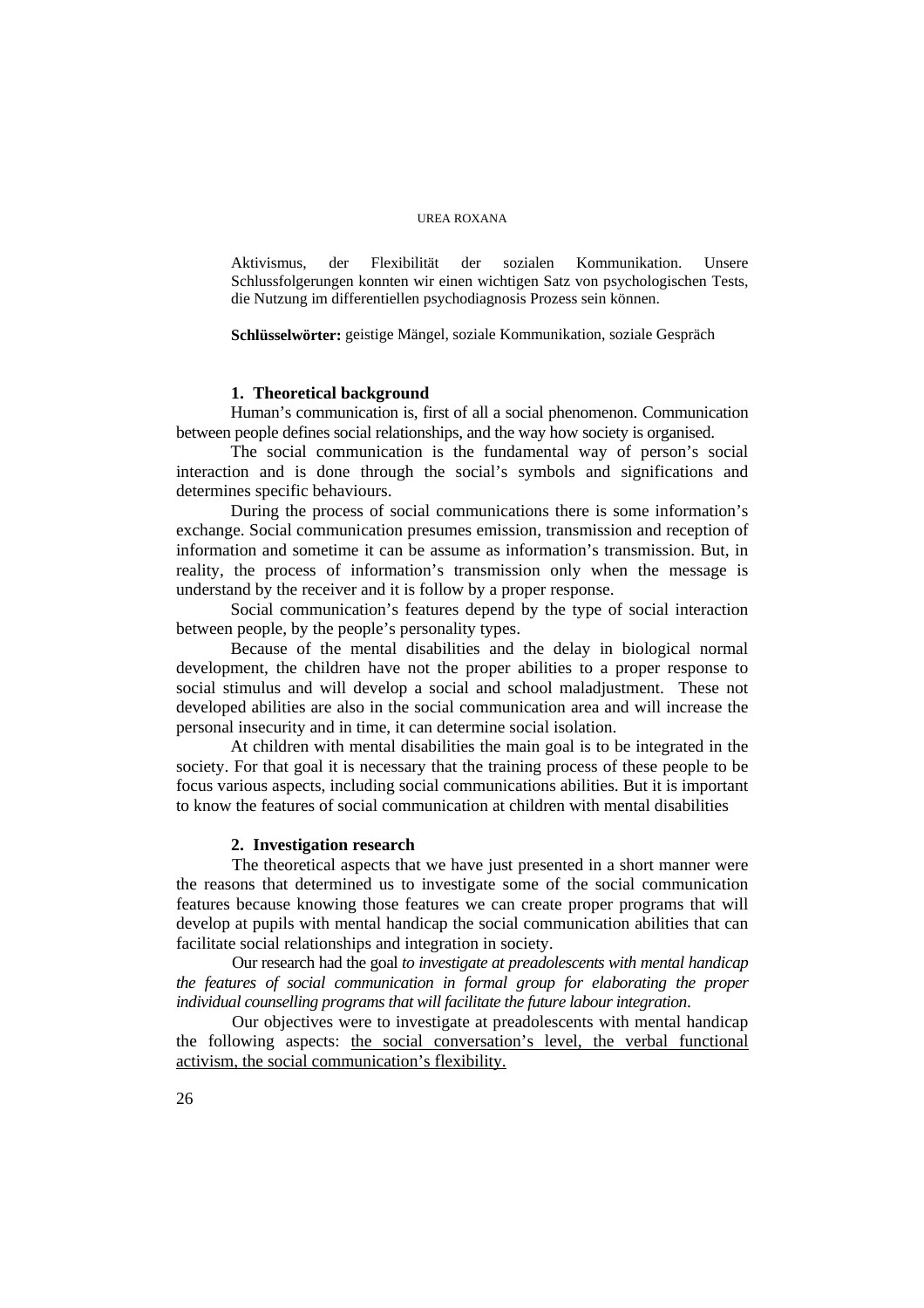SOME FEATURES OF SOCIAL COMMUNICATION PROCESS AT PREADOLESCENTS …

We made in our research the following assumption: we assumed that based on the specificity features of mental handicap's personality, we can see different ways of manifestation of social communication skills in formal group that will depend by I.Q and the social communication experience.

We did our research on 30 subjects, aged 10-18 years old, 17 boys and 13 girls from Special School nr.5 Bucharest with I.Q between 50- 75- medium level of mental handicap..

 In our research we have used the following psychological instruments: the Social conversation questionnaire, which was created in 2008 by R. Urea for pupils with mental handicap; the Vocabulary Test; the Verbal Asociation Test. The last two instruments was adapted for romanian pupils with mental handicap and the coefficients of fidelity were:. 675, and . 744.

## *2.1. Investigation of social conversation level*

All the collected data from the social conversation questionnaire were evaluated on three levels: low, medium, high. The data are presented in table nr.1.

### **Table 1.**

The levels of social conversation at our investigated subjects

|                        | Levels of evaluation |        |      |  |
|------------------------|----------------------|--------|------|--|
|                        | Low                  | Medium | High |  |
| Number of subjects (%) | .J.J.                | 42.2   |      |  |
|                        |                      |        |      |  |

 The dynamic of social conversation at our investigated subjects is presented in figure nr.1



Figure 1. The dynamic of social conversation at our investigated subjects

 As we can see, most of our subjects have a low level of social conversation and can explain by the fact that the social conversation strategies are not operative due to a limited social experience communication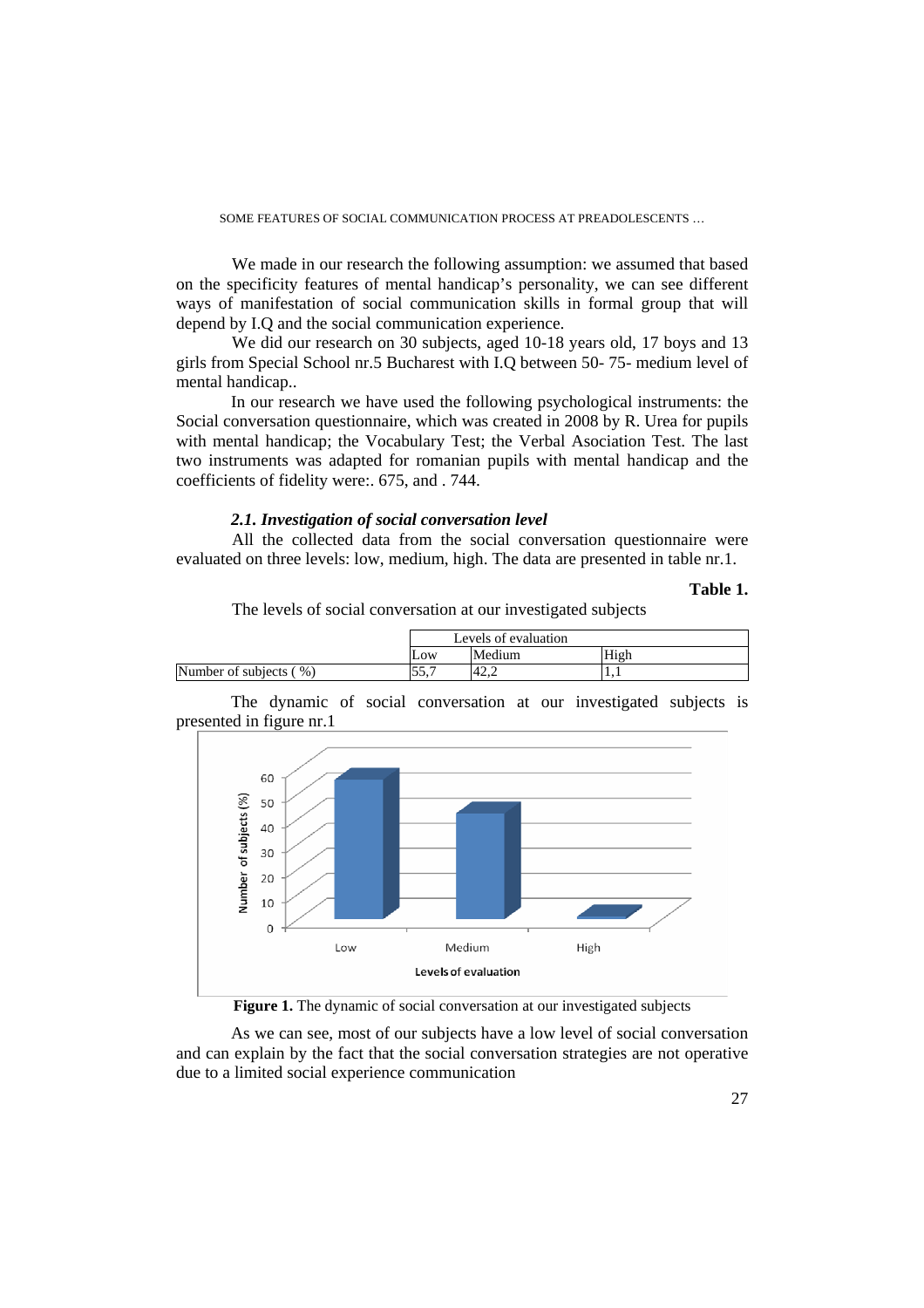#### UREA ROXANA

 The qualitative analyses of the subject's answers allowed us to see some nuances of the social conversation process: if the social conversation is done in school or if the social conversation's partners have the same status, the level of social conversation is medium because the type of messages that are between them is focus on daily activities; if the social conversation is done in large social groups where people have different social status, the level of social conversation is low.

 The skeness coefficient (.397) revealed that the task was done by our subjects in an easy manner and the kurtossis coefficient (2.037) revealed that the features that we have found is relevant at our subjects as a group.

 The correlation analyses revealed a direct correlation between the social conversation and the I.Q of our subjects ( $r = .364$ ,  $p = 0.05$ )

### *2.2. Investigation of verbal functional activism*

 First of all, we have to define the verbal functional activism. This concept represents the level of performance that a person can reach during the social communication process as an expression of operability of functional vocabulary

 The collected data from Zazzo's test of vocabulary were evaluated on there levels: low, medium, high and are presented in table nr.2

#### **Table 2.**



|                     | Levels of evaluation |        |      |  |
|---------------------|----------------------|--------|------|--|
|                     | Low                  | Medium | High |  |
| Nr. of subjects (%) | 54,54                | 36,36  | 9,1  |  |

 The dynamic of verbal functional activism at our investigated subjects is presented in figure nr.2



Figure 2. The dynamic of verbal functional activism at our investigated subjects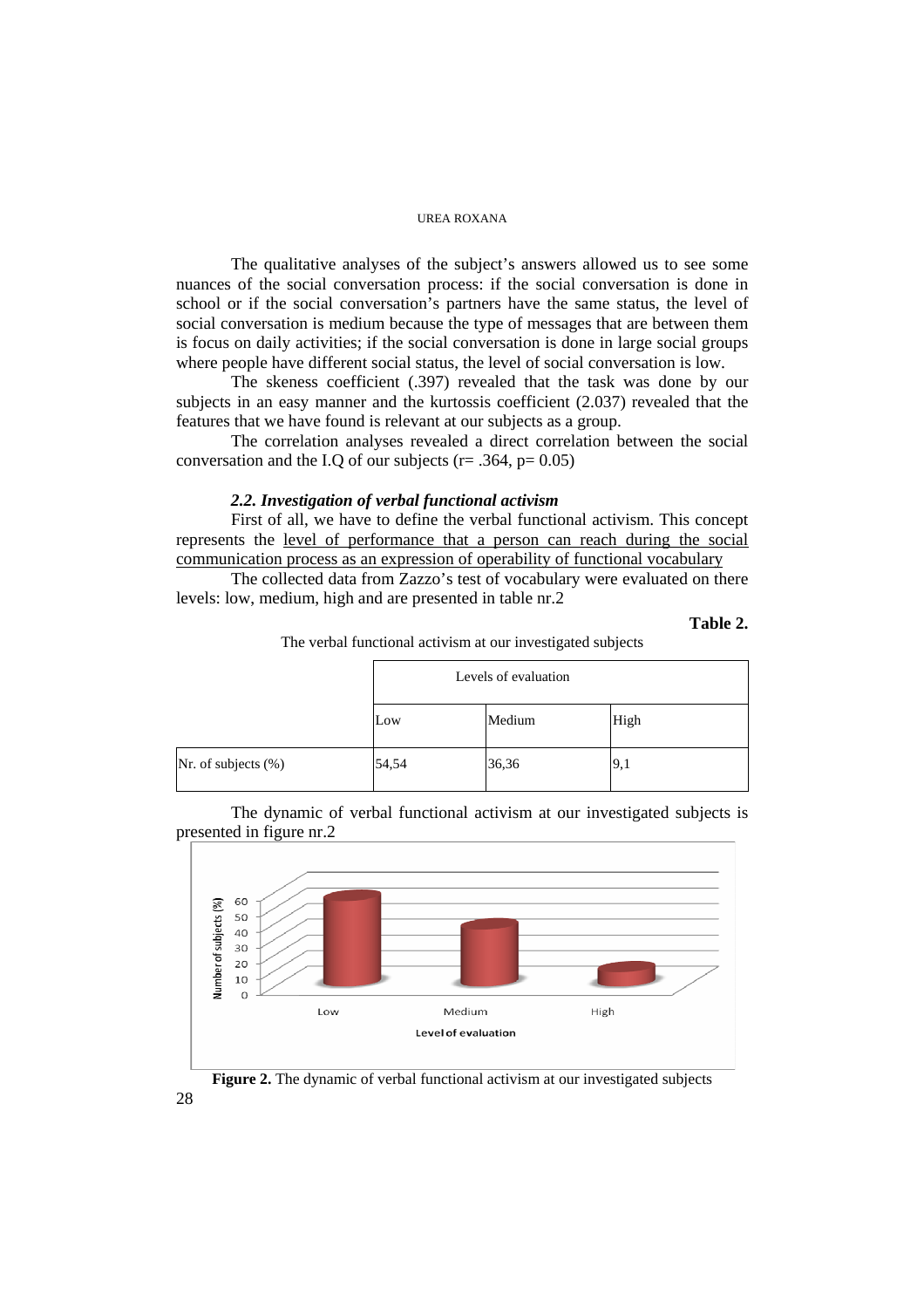#### SOME FEATURES OF SOCIAL COMMUNICATION PROCESS AT PREADOLESCENTS …

 We can see that at our investigated subjects, the verbal functional activism is at low level and can be associated with the flight of intellectual effort and with the limited area of functional remaining potential. That means that our subjects will be used in social communication process a limited part of vocabulary, especially those words, those verbal structures that had been practiced long enough to guarantee some success in social area.

 There are some subjects that have a high level of verbal functional activism. That should be meaning a high level of development in social conversation. But, in reality it is really about the process of tinting of verbal structure in the process of social relationships in a way that are more suitable to a new context which was not practiced. It also mean that those subjects have a larger social communication functional activism) and can avoid in better manner the social blaming

We also revealed the behavioural rigidity on verbal functional activism through the way how they repeated some sentences.

The skeness coefficient (.797) revealed that the task was done by our subjects in an easy manner and the kurtossis coefficient (.211) revealed that the features that we have found are relevant at our subjects as a group.

 Based on statistical processing we have found a prediction coefficient which value was 14. That means that, at pur investigated subjects we will see some improvemts on verbal functional activism after 14 weeks after we will start the therapeutical process.

 The corelational analyses have revealed the following corelation: a direct corelation between the verbal functional activism and the social conversation (r= .296, p= 0.05); a direct corelation between the verbal functional activism and I.Q (  $r = .376$ ,  $p = 0.05$ )

### *2. 3. Investigation of social communication flexibility*

 The collected data from verbal association test were evaluated on three levels: low, medium, high and are presented in table nr.3

**Tabel 3.** 

The social comunication flexibilitaty at our investigated subjects

|                     | Levels of evaluation |        |      |  |
|---------------------|----------------------|--------|------|--|
|                     | Low                  | Medium | High |  |
| Nr. of subjects (%) | 50, 25               | 42,00  | 7.75 |  |

 The dynamic of social communication flexibility at our investigated subjects is presented in figure nr.3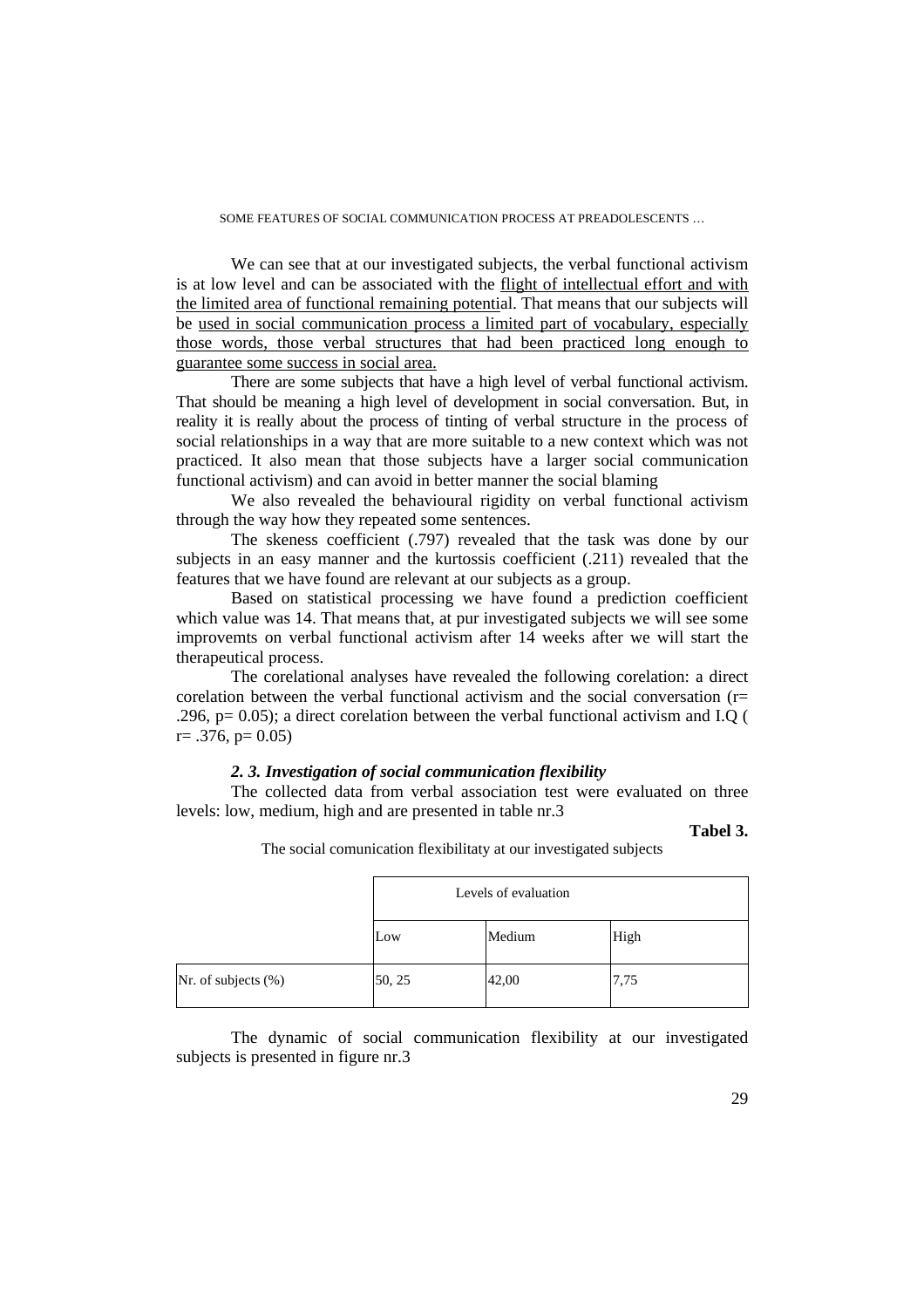### UREA ROXANA



**Figure 3.** The dynamic of social communication flexibility at our investigated subjects

 We can see that at of social comunication flexibility is low level at most of our subjects and follow up with a little diference by the subjects that have had the social comunication at medium level. This sitution is a reflection of the impact of the educational process on the subjects with middle mental handicap and mean that is the expresion of verbal behavioural lability.

 But, there some subject that had a a high level of social comunication flexibility and had a value of 75 at the I.Q. That mean that those subjects had operative inductive strategies and can anticipe the partnert's reactions and can have proper behaviours suitable to social comunication context. In this process of social interaction, the mesagess will be understand by those subjects.But, even they will undersand the mesagess due to the features of mental deficiencies, they can't anticipate to play the corect role in social enviroment.

The skeness coefficient (.002) revealed that the task was done by our subjects in an easy manner and the kurtossis coefficient (.587) revealed that the features that we have found are relevant at our subjects as a group.

Based on statistical processing we have found a prediction coefficient which value was 10. That means that, at pur investigated subjects we will see some improvemts on social comunication flexibility after 10 weeks after we will start the therapeutical process.

The corelational analyses revealed; a direct corelation betwwen social comunication flexibility and social conversation ( $r = .147$ ,  $p = 0.05$ ), a direct corelation between social communication flexibility and verbal functional activism  $(r=. 223, p= 0..05)$